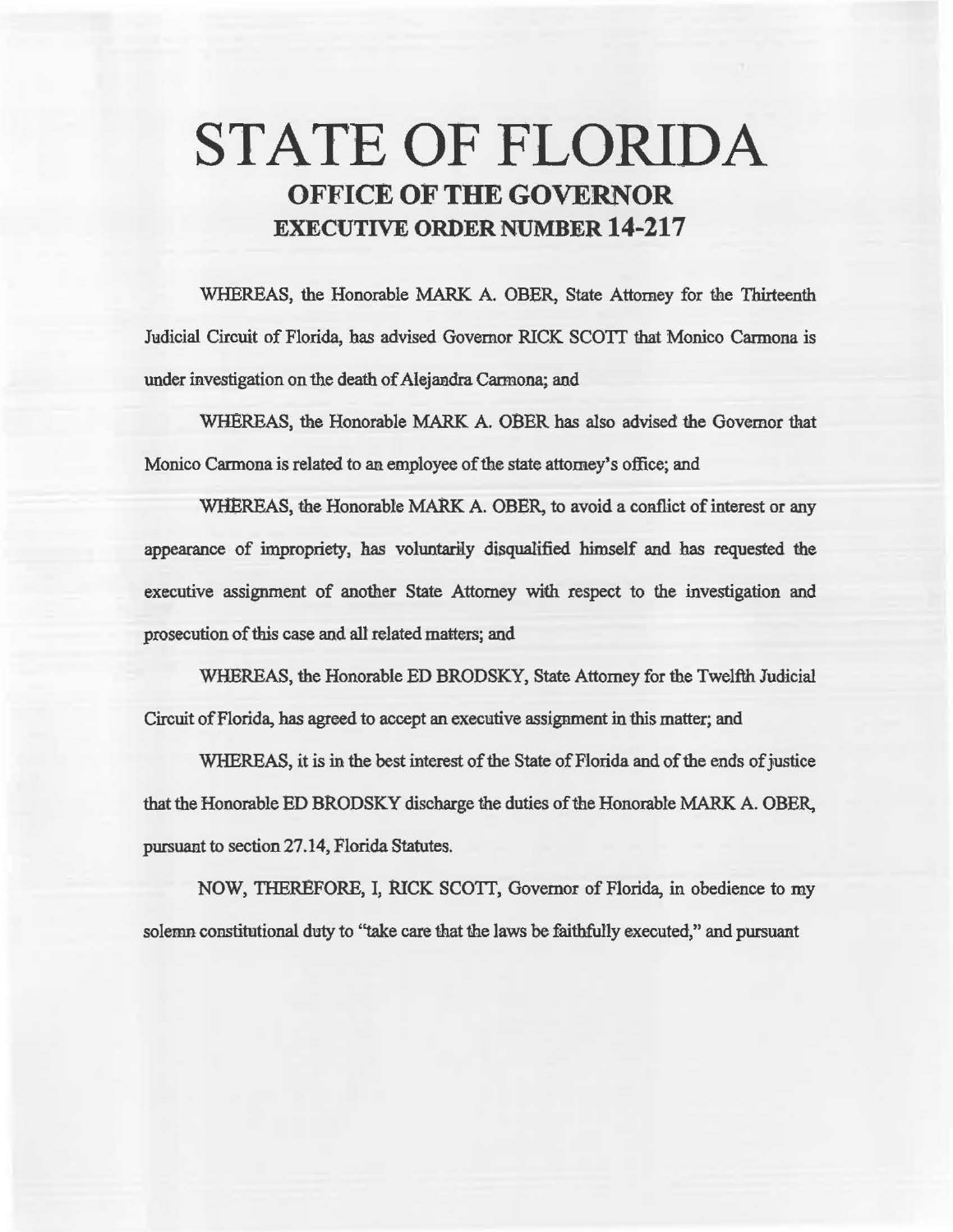to the Constitution and laws of the State of Florida, issue the following Executive Order, effective immediately:

### Section 1.

The Honorable ED BRODSKY, State Attorney for the Twelfth. Judicial Circuit of Florida, referred to as the "Assigned State Attorney," is assigned to discharge the duties of the Honorable MARK A. OBER, State Attorney for the Thirteenth Judicial Circuit of Florida, as they relate to the investigation, prosecution and ail matters related to Monico Carmona.

## Section 2.

The Assigned State Attorney or one or more Assistant State Attorneys and Investigators, who have been designated by the Assigned State Attorney, shall proceed immediately to the Thirteenth Judicial Circuit of Florida, and are vested with the authority to perform the duties prescribed herein.

### Section 3.

All residents of the Thirteenth Judicial Circuit are requested, and all public officials are directed, to cooperate and render whatever assistance is necessary to the Assigned State Attorney, so that justice may be served.

## Section 4.

The period of this Executive Assignment shall be for one (1) year, to and including July 28, 2015.